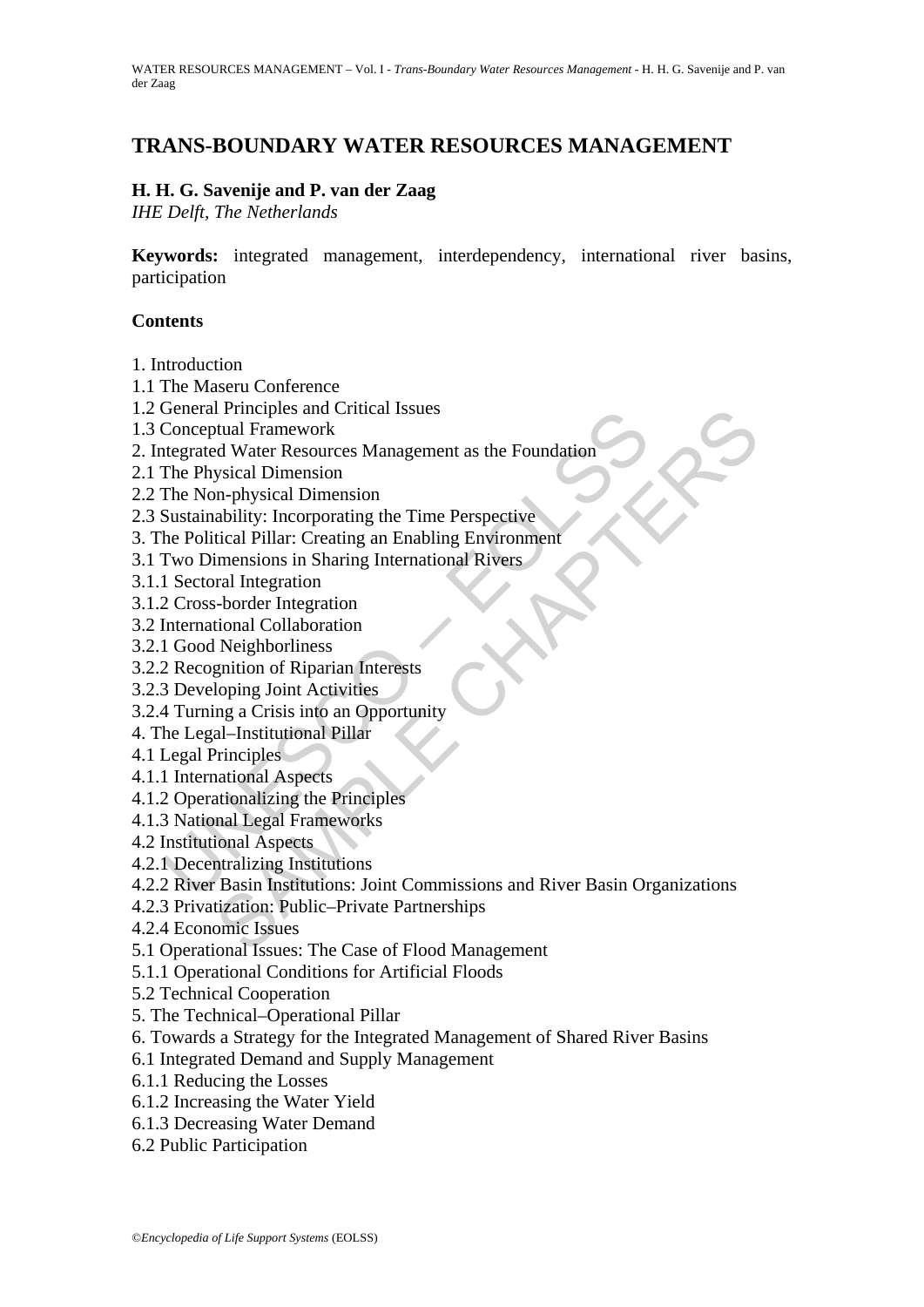6.3 Exploiting Interdependencies Acknowledgements Glossary Bibliography Biographical Sketches

### **Summary**

In a way of channing potential continues and continue and consistence to solve the Massical temple as a zero-sum predicament - in which cher's loss - into a win-win proposition. This article uses the siscal temple as a fra So a tammy potential commutes much constanted to poperation, and to<br>the perceived as a zero-sum predicament - in which one party's gain<br>oss - into a win-win proposition. This article uses the metaphor of<br>mple as a framewor Most of the world's freshwater resources occur in river basins that are shared by two or more countries. Integrated management of trans-boundary waters resources requires riparian countries to cooperate. This is not an easy task, since in many basins countries compete over scarce water. The main thrust of the management of shared river basins is to find ways of turning potential conflicts into constructive co-operation, and to turn what is often perceived as a zero-sum predicament - in which one party's gain is another's loss - into a win-win proposition. This article uses the metaphor of the classical temple as a framework. The foundation for the sharing of international rivers is the recognition that the management of water resources should be done in a fully integrated fashion. Upon this foundation, three pillars support the "roof" of the temple: the sharing of international waters. The central pillar is that of technical co-operation, which may also be called the operational pillar. The two side pillars are: the political pillar, responsible for an enabling environment, and the institutional pillar responsible for laws and institutions. All three pillars are necessary to arrive at a balanced and equitable sharing of international waters. This article concludes that a concerted strategy towards the integrated management of shared river basins should incorporate elements of demand-and-supply management, public participation, and regional integration. The basis of an integrated strategy towards the sharing of international waters is the recognition of the principle of "unity in diversity". Because of differences among riparian countries the task is to look for complementarity between countries, and to foster co-operation to their mutual benefit. The sharing of international waters may be a consequence of this co-operation, but also a crucial factor in further strengthening it.

# **1. Introduction**

# **1.1 The Maseru Conference**

More than 40% of the world population live in some 250 river basins that are shared by more than one state. Some countries, such as Botswana, Bulgaria, Cambodia, the Congo, Egypt, Gambia, Netherlands, Sudan, and Syria receive 75% or more of their fresh water from the river flows of upstream neighbors. Sharing international waters is a very important aspect of integrated water resources management. Most countries in the world experience some kind of problem related to international rivers, simply because hydrological boundaries seldom correspond with national boundaries. Even within nations, problems of sharing water among states can be quite contentious. The fashionable talk about "water wars" is also related to the problem of sharing international rivers, with possible conflicts boiling in the Middle East, North and Southern Africa. In 1997, an international ministerial conference was held in Maseru, with representatives from 23 SADC and EU countries on "The management of shared river basins." The present article is based on the material presented during this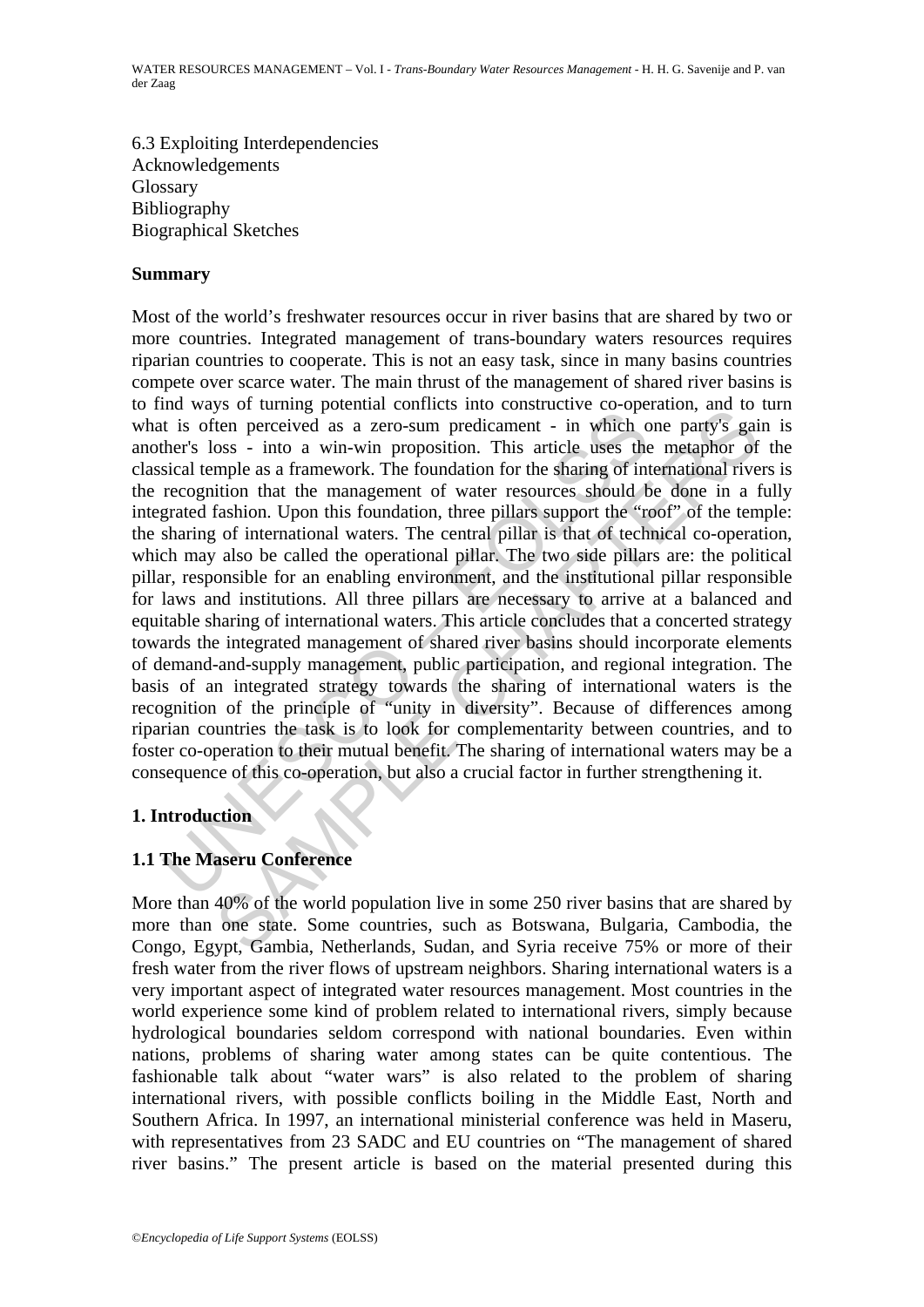conference, which provides some of the latest insights in the management of international waters.

# **1.2 General Principles and Critical Issues**

At a national scale, governments appear to base their policy for resource management on a number of "emerging" principles that have general validity. Such principles are often also underlying international policies. Box 1 provides a brief description of six important management principles. In international law, some more specific principles are used with regard to international river basins. These are further discussed in Section 4.1.

- *sovereignty principle*: each nation has the right to develop its own policies, laws and institutions and their own strategies for natural resources development and utilization
- *trans-boundary principle*: upstream water users have a responsibility towards downstream water users, and vice-versa; this principle is in a sense the extension of the equity and precautionary principles across national borders
- *equity principle*: all people have basic rights of access to resources for their survival and development; no groups in society should be put at a serious disadvantage in this respect
- *intergenerational principle*: future generations should not be deprived from access to an adequate resource base, although the resource base itself may change of composition (e.g., knowledge, technology, infrastructure)
- user-pays principle: users should pay the real cost of water services, taking into account the ability to pay. A different, and more contentious, principle is that water is an economic good, and that users should pay the economic value of water, provided that this principle does not conflict with the equity principle
- *polluter-pays principle*: he or she who inflicts damage on the natural resources system should pay for the damage
- sovereignty principle: each nation has the right to develop its own<br>institutization<br>utilization<br>trans-boundary principle: upstream water users have a resp<br>downstream water users, and vice-versa; this principle is in a sen<br> gnty principle: each nation has the right to develop its own policies, laws<br>ion sand their own strategies for natural resources development<br>ion<br>ion<br>ion<br>ion *oundary principle*: upstream water users have a responsibility to • *precautionary principle*: governments should provide security to the people, including safety, food security, health care, protection against disasters, risk avoidance, conservation of natural resources, a healthy environment and merit goods

Box 1: Emerging principles of the management of international water resources

In the course of this article, a number of critical issues emerge with respect to the sharing of international watercourse systems, particularly rivers. These include:

• River basins do not respect village, district, provincial, and national boundaries. Too often, we have attempted to fit the water into these administrative and institutional boundaries, rather than to design institutions that fit the (physical and spatial characteristics) of the resource. As a consequence, there often is an administrative/institutional void when dealing with the management of water resources. This is especially true at the transnational level.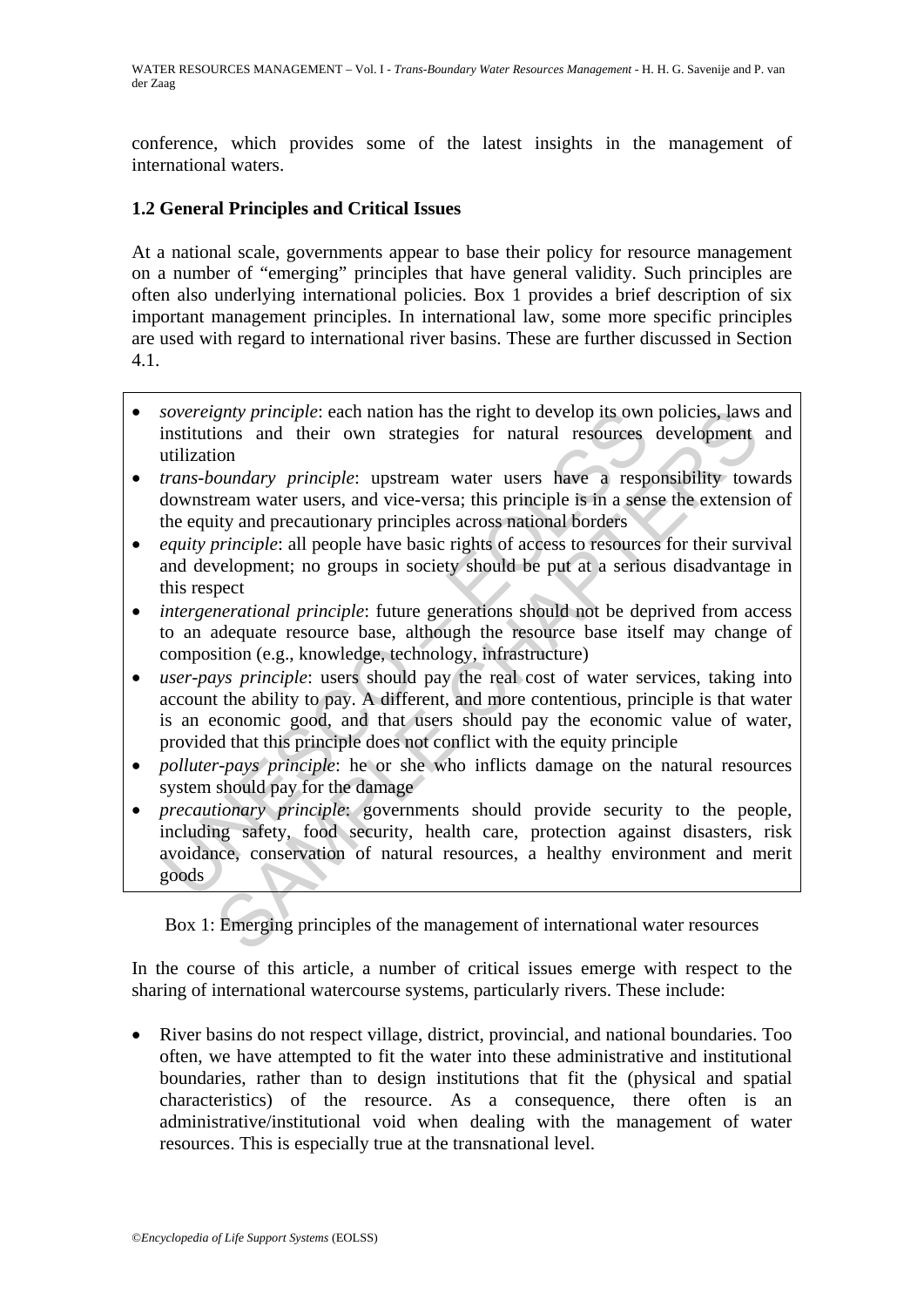- Management of water resources has generally concentrated on surface water, while insufficient attention has been given to groundwater, soil moisture ("green water," see Section 6) and related aspects.
- Perhaps the biggest problem in sharing an international water resources system is its sheer scale and the opaqueness of system interactions over large distances (upstream and downstream). For example, it is difficult to see, let alone quantify, the consequences of upstream land use changes on downstream flood levels. This opaqueness may result in unforeseen negative consequences of human interventions, which are difficult to correct and may give rise to tensions between riparians (countries sharing the basin).
- Within the same international river basin, national interests may differ; thus nations may develop diverging policies and plans which are not compatible. This is the sovereignty dilemma: to what extent may individual countries develop and use resources found within their territories, and to what extent do they have to consider interests of riparian countries, and the "common interest" of the river basin as a whole? Upstream users often are reluctant to take the problems of downstream users at heart. One of the biggest challenges in sharing international rivers is to identify development strategies, whereby all riparians eventually benefit from an equitable allocation of costs and benefits.

### **1.3 Conceptual Framework**

Sovereigny diaminal. to what extern inay into valuat counters<br>
resources found within their territories, and to what extend to the<br>
interests of riparian countries, and the "common interest<sup>85</sup> of th<br>
whole? Upstream users gny dimema: to wat extent may incurvidual countries develop and<br>es found within their territories, and to what extent do they have to cons<br>s of riparian countries, and the "common interest" of the river basin<br>Upstream user This article uses as a framework the metaphor of the classical temple (Figure 1). The foundation for the sharing of international rivers is the realization that the management of water resources should be done in a fully integrated fashion. This is elaborated on in Section 2. Upon this foundation, three pillars support the "roof" of the temple: the sharing of international waters. The central pillar is that of technical cooperation, which may also be called the operational pillar. The two side pillars are: the political pillar, responsible for an enabling environment, and the institutional pillar, responsible for laws and institutions. All three pillars are necessary to arrive at a balanced and equitable sharing of international waters. If one of the side pillars is weak, meaning either a low political commitment or inadequate legal and institutional arrangements, the sharing of international river basins may not be firmly embedded and is prone to unbalanced management decisions. The metaphor further implies that the operational pillar is central to the success of the management of international river basins. It may support most of the load if one of the outer pillars is weak, cracked or in the process of repair or restructuring. The three pillars as defined here are elaborated in Sections 3, 4 and 5.

When dealing with the three pillars, reference will be made to the critical issues identified above. In the final section (Section 6) of the paper, we look at the "roof" of the temple and attempt to integrate the insights gained from the three supporting pillars. The integrative approach not only implies that each pillar is consistent in itself (regarding inter-sectoral policies, plans and practices), but also that the three are compatible with each other, i.e., are "level" (for example, that legal and institutional arrangements are consistent with, and reinforce, operational strategies, and vice versa).

#### **2. Integrated Water Resources Management as the Foundation**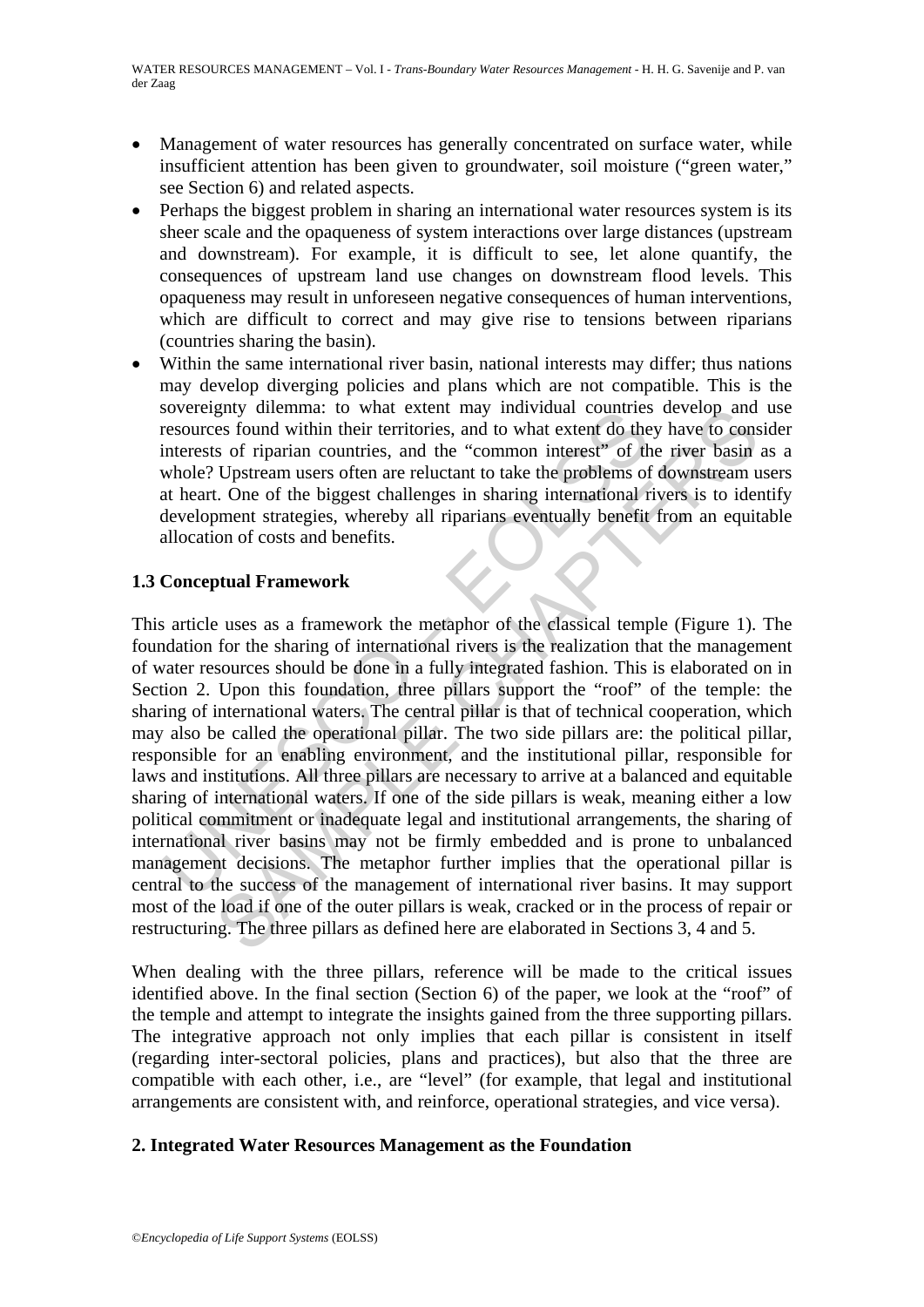Integrated Water Resources Management should be the foundation supporting the management of shared river basins, taking as a starting point the principles of Dublin and Rio (see Box 2). These principles that are key concepts to integrated water resources management are also the basis of the activities of the Global Water Partnership, which was launched as a response to the human impacts of water scarcity and pollution worldwide.

# **Dublin principles**

- Water is a finite, vulnerable and essential resource which should be managed in an integrated manner
- Water resources development and management should be based on a participatory approach, involving all relevant stakeholders
- Women play a central role in the provision, management and safeguarding of water
- Water has an economic value and should be recognized as an economic good, taking into account affordability and equity criteria.

### **Associated key concepts**

- Integrated water resources management, implying:
	- an inter-sectoral approach
	- representation of all stakeholders
	- all physical aspects of the water resources
	- sustainability and environmental considerations
- Sustainable development: sound socioeconomic development that safeguards the resource base for future generations
- Emphasis on demand driven and demand oriented approaches
- Decision making at the lowest possible level

# Box 2: Dublin principles and associated concepts

Women play a central role in the provision, management and safe;<br>
Water has an economic value and should be recognized as an economic value and should be recognized as an economic ocount affordability and equity criteria.<br> n play a central role in the provision, management and safeguarding of was<br>nas an economic value and should be recognized as an economic good, ta<br>count affordability and equity criteria.<br> **Example 2 Example 2 Exampleme** The concept of integrated water resources management has not been unequivocally defined; in fact it developed over time. Box 3 reflects some recent insights regarding the concept. Here an attempt is made to define the concept in relation to river basin management. It is useful to distinguish the "physical" dimension of the water resource and its "non-physical" dimension. Subsequently, it is important to consider the resource in a time perspective.

# **2.1 The Physical Dimension**

The physical dimension refers to three important aspects of the resource: location, type and quality. The location of the resource has to do with upstream-downstream interaction, basin-wide analysis, inter-basin transfer, etc., determining to a large extent the quantity of water available. The type of the resource points to all relevant stages in the hydrological cycle, and includes groundwater, surface water, rainfall harvesting etc., and the physical behavior of water in these different manifestations. It may also refer to how water, in these various stages, relate to other natural resources. The quality of the resource, finally, deals with physical, biological and chemical attributes; for example, water of bad quality has lost its quality of a "resource" unless it is treated. These three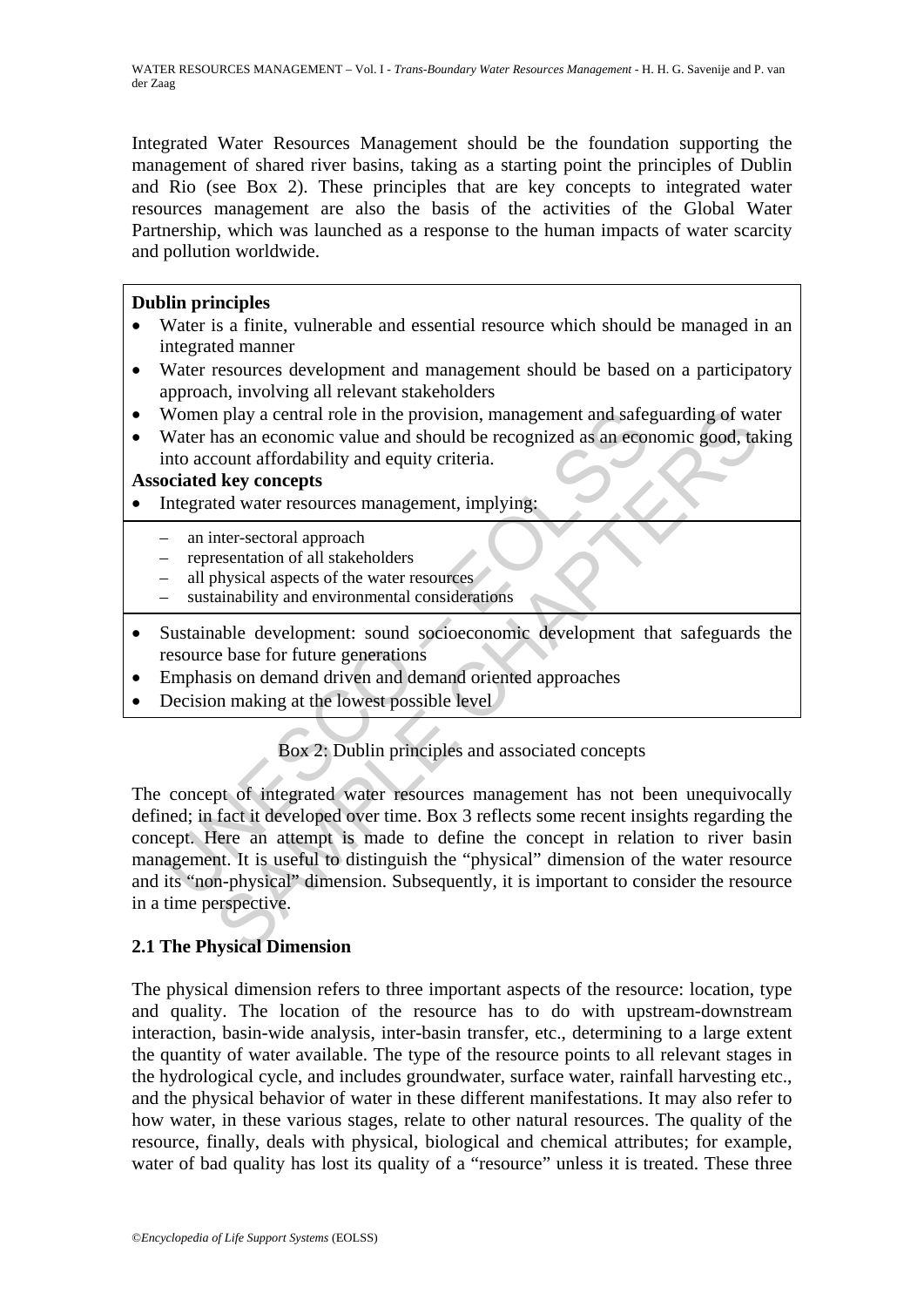physical aspects of water resources should not be considered in isolation. "The integration of location, type and quality is a necessary condition for water resources development."

The statement of the *Dublin Conference on Water and the Environment* equates the term "integrated" to "holistic," linking social and economic development with protection of natural ecosystems. The holistic approach implies: "not only to look at the whole water cycle...but also the inter-sectoral needs. It must also include an ecological approach…and consider issues across the whole of a river basin or a groundwater aquifer and also consider the interrelation with other natural resources."

Chapter 18 of Agenda 21, adopted during the Earth Summit in Rio de Janeiro, formulates the first of four objectives of integrated water resources management thus: "To promote a dynamic, interactive, iterative and multi-sectoral approach to water resources management…that integrates technological, socio-economic, environmental and human health considerations."

Box 3: Integrated water resources management: some recent insights

# **2.2 The Non-physical Dimension**

numates the first of four objectives of integrated water resources<br>promote a dynamic, interactive, iterative and multi-sectoral a<br>urrecs management...that integrates technological, socio-econon<br>human health considerations. the first of four objectives of integrated water resources management the and while sectoral approach to we<br>management...that integrates technological, socio-economic, environme<br>health considerations."<br>beauth consideration The "non-physical" dimension involves the various ways human beings and society at large attribute meaning and value to the resource water. This may refer to the interests of different water users in all sectors of the national economy (including agriculture, water supply, hydropower, inland transportation, industry, fisheries, recreation, environment, and nature conservation). It also refers to the national objectives to the water resource, as laid down in government policies, action plans, the national budget, the laws of the nation, etc. Furthermore, it points to the institutional framework, within which important decisions are made with regard to allocation, development and protection of the resource, and which defines the roles of government and stakeholders at the various levels of society (local, provincial, national, trans-boundary).

# **2.3 Sustainability: Incorporating the Time Perspective**

If we now wish to incorporate the idea of "sustainability" into the concept of "Integrated Water Resources Management," we have to consider the time dimension. For sustainability directly refers to levels of resource use that can be sustained over time, also for the generations to come. Strategies and action plans should therefore include a long-term view of development, use and protection of the water resources.

In sum, integrated water resources management means that in managing the resource, both the physical and non-physical aspects are considered simultaneously, while taking a long-term perspective. Decision making would then involve the integration of the different objectives where possible, and a trade-off or priority-setting between these objectives where necessary, by carefully weighing these in an informed and transparent manner.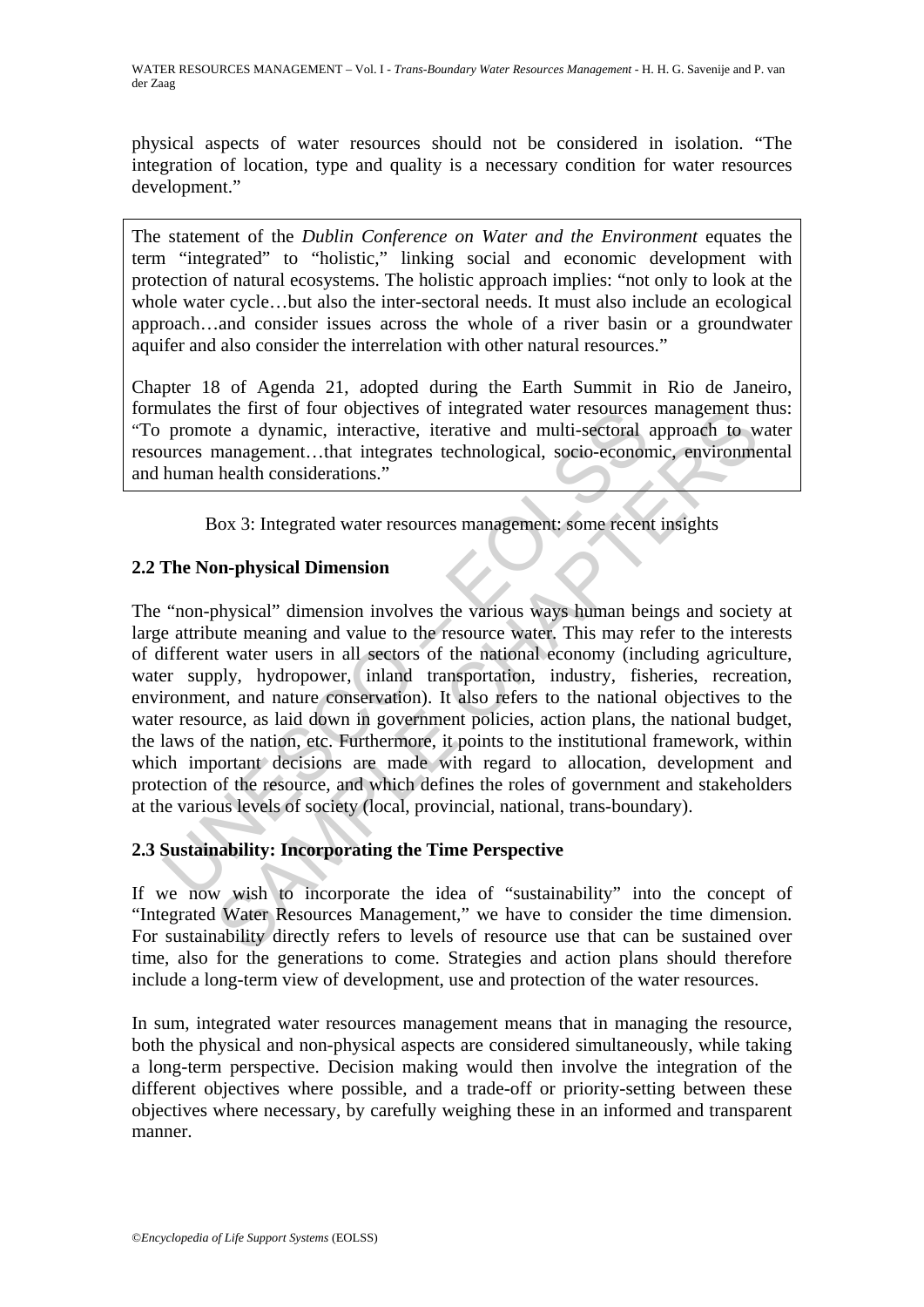WATER RESOURCES MANAGEMENT – Vol. I - *Trans-Boundary Water Resources Management* - H. H. G. Savenije and P. van der Zaag



Figure 1. The Classical temple of sharing international water resources

# **3. The Political Pillar: Creating an Enabling Environment**

Countries sharing international rivers face a two-dimensional problematic: the first is to manage the water resource holistically; the second is to share the resource internationally. The management of shared river basin thus requires the riparian countries to transcend both sectoral and geographical boundaries. It is the responsibility of states to create an enabling environment that makes inter-sectoral and international cooperation and planning possible, in such a way that the waters are shared equitably and sustainably. This responsibility is primarily a political one (Figure 2). The first part of this chapter briefly sketches the issue of diverging interests along both axes. The second part explores the basis on which countries attempt to cross the above boundaries.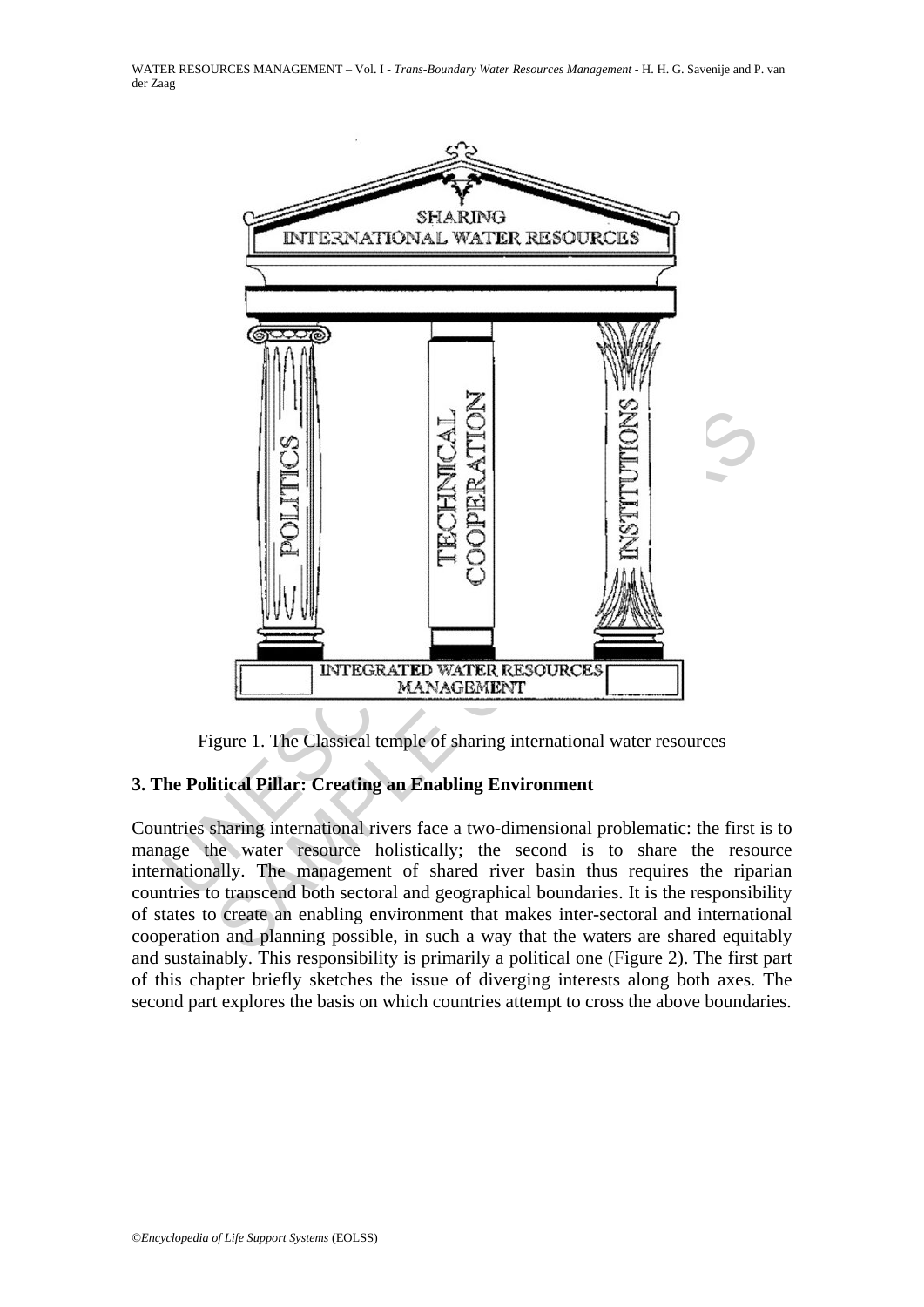WATER RESOURCES MANAGEMENT – Vol. I - *Trans-Boundary Water Resources Management* - H. H. G. Savenije and P. van der Zaag



# TO ACCESS ALL THE **33 PAGES** OF THIS CHAPTER, Visit: [http://www.eolss.net/Eolss-sampleAllChapter.aspx](https://www.eolss.net/ebooklib/sc_cart.aspx?File=E2-16-01-02)

#### **Bibliography**

Caponera D. (1992). *Principles of Water Law and Administration*, Rotterdam: A. A. Balkema.**; 206 pp.** [Provides a broad introduction to water law, with much attention to international aspects.]